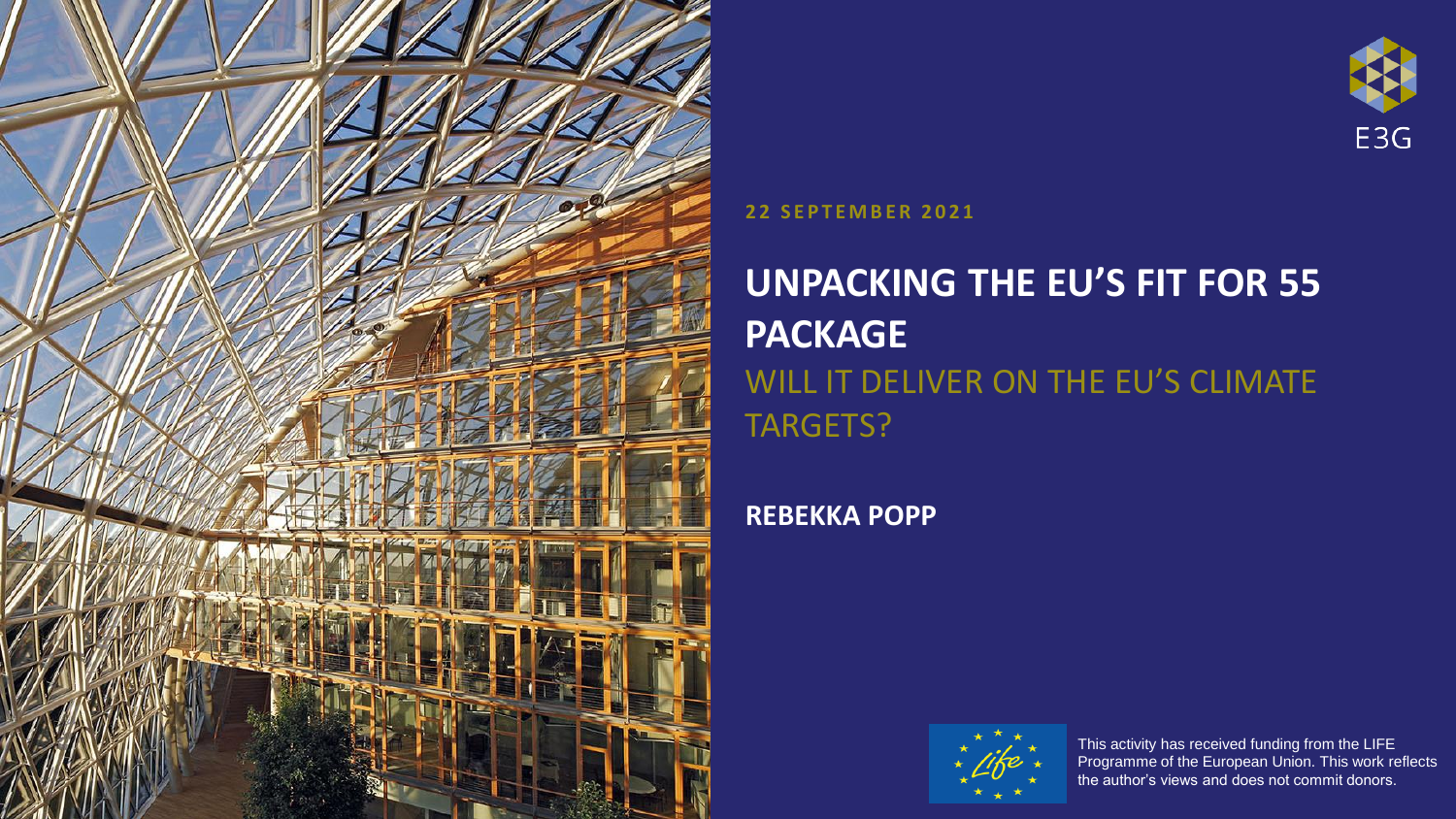#### **WHAT IS AT STAKE?**





> **Turning commitments into action:** The EU is legally bound to decrease its emissions by at least 55% below 1990 levels by 2030 and to achieve climate neutrality by 2050. Does the Fit for 55 package put the EU on track to reach these targets?



> **Maintaining political consensus on the European Green Deal:** The Fit for 55 package spells out what "deep decarbonisation" of the EU's economy means. Does it convince Member States to implement the European Green Deal at home?



> **Transforming the market:** The Fit for 55 package kicks-off the transition of all economic sectors. Does it create incentives to develop green competitive markets?



> **Sending an international signal:** Countries aiming for climate neutrality now account for 75% of the world's GDP but the EU is the first to underpin targets with legislation. Will the Fit for 55 package become an international model for economic and societal transformation?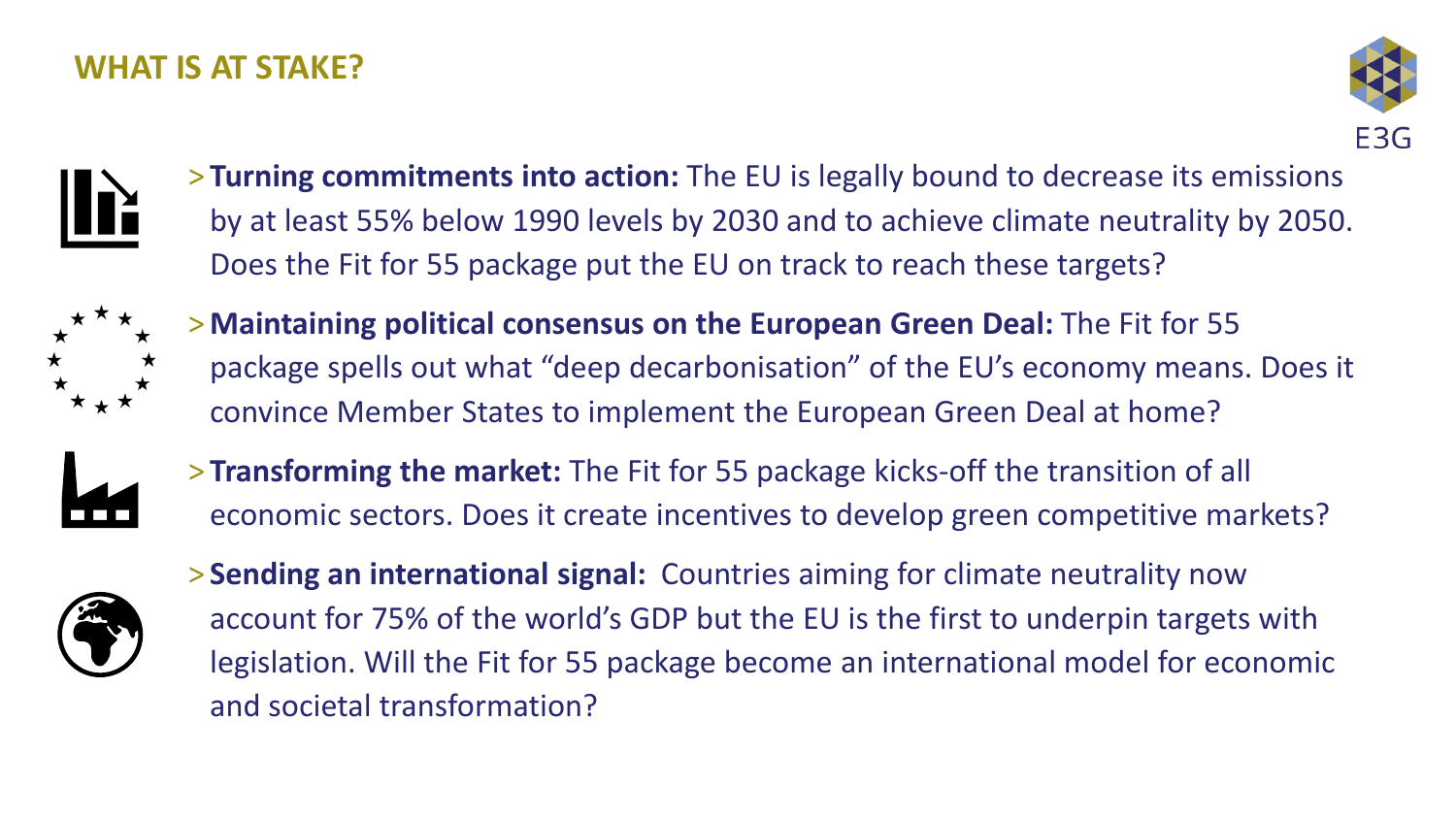### **DOES THE FIT FOR 55 PACKAGE DELIVER?**





#### > **Turning commitments into action:**

**(+)** Sectoral targets set conditions to go beyond 55% **(-)** Short-sighted solutions (e.g. gas, hydrogen blending) may delay progress



### > **Maintaining political consensus on the European Green Deal:**

- **(+)** Solidarity between countries but EU-wide transition opportunities unclear
- **(-)** Social dimension relies on financial compensation (Social Climate Fund)

#### > **Transforming the market:**



- **(+)** Balance of carbon pricing vs regulatory instruments
- **(-)** Lacking investment clarity over fossil fuel phase out trajectory
- **(-)** Favourable treatment of energy intensives without requiring much in return

#### > **Sending an international signal:**



- **(+)** Credible steps to turn commitments into action
- **(-)** Unclear international engagement strategy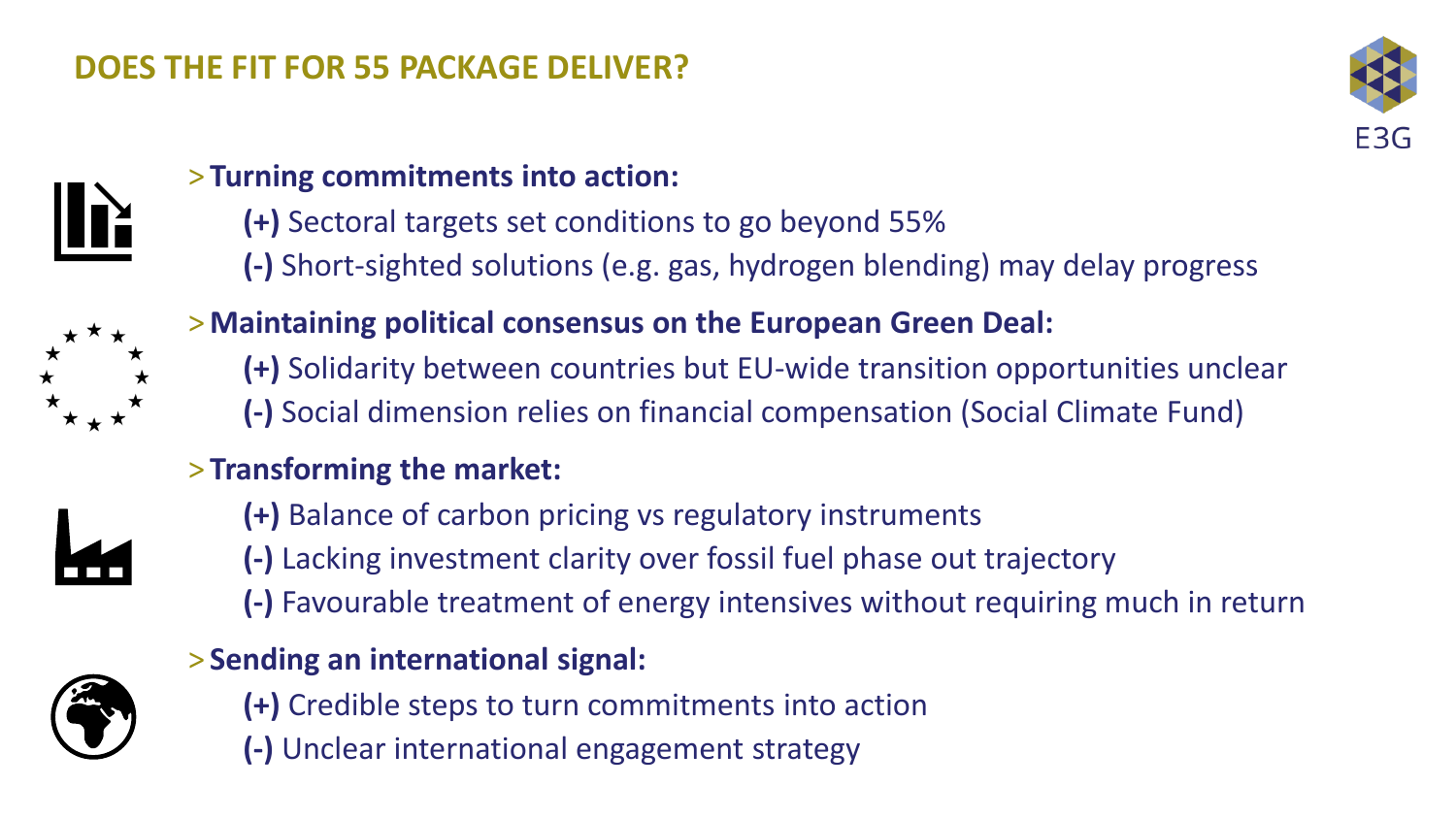#### **LOOKING AHEAD**



## **WHAT WILL STAY?**

>Determination to back EU climate targets with concrete action in all sectors and bringing together economic, climate, and social agendas

# **WHAT COULD CHANGE?**

- >Targets and timelines
- >Carbon pricing for transport and buildings
- >Carbon Border Adjustment Mechanism
- >And a lot more…